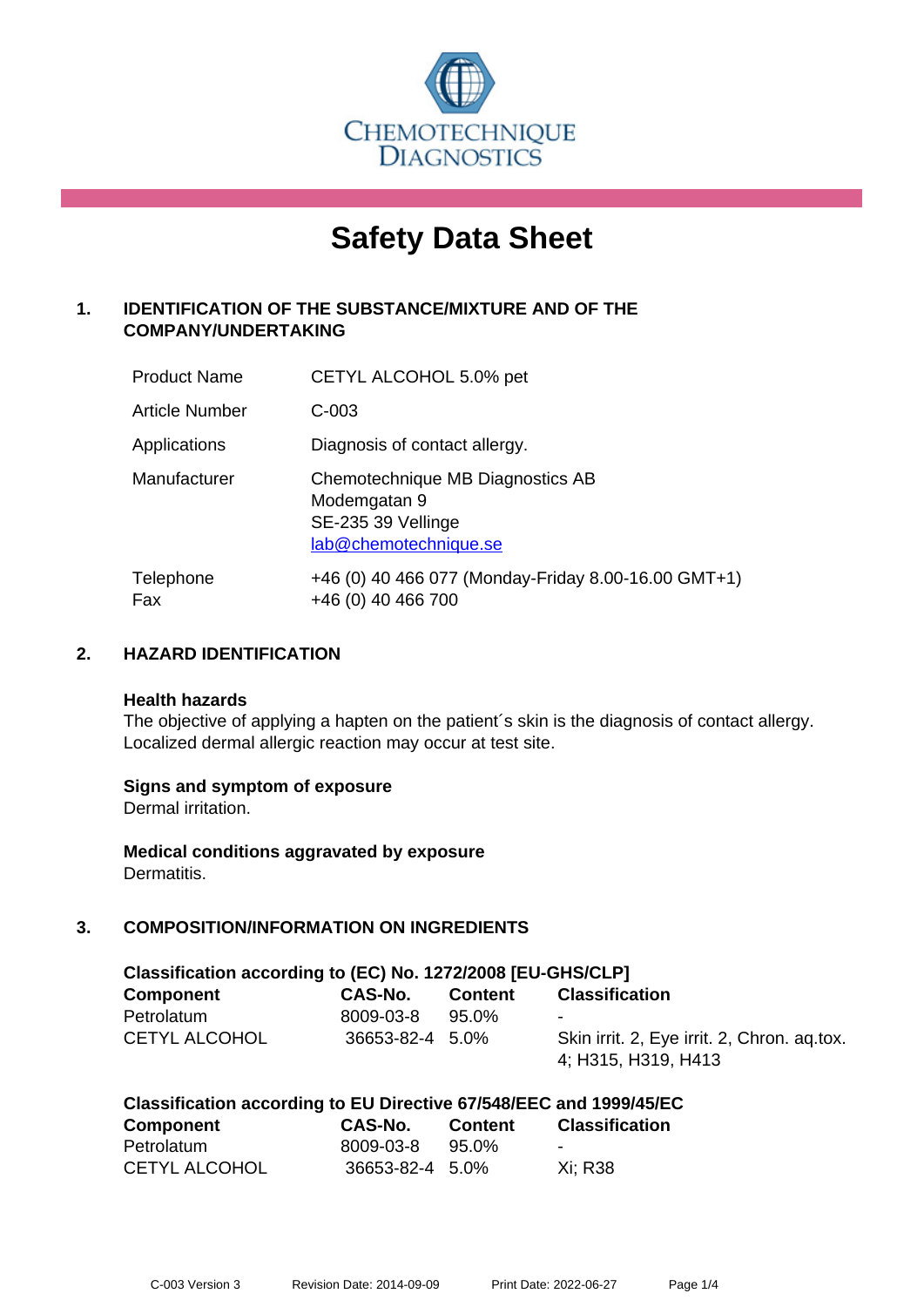## **4. FIRST AID MEASURES**

## **Emergency and first aid procedures**

Obtain medical attention.

# **5. FIRE-FIGHTING MEASURES\***

#### **Suitable extinguish media**

CO2, powder or water spray. Fight larger fires with water spray or alcohol resistant foam.

# **For safety reasons unsuitable extinguishing agents**

Water with full jet.

## **Special protective equipment for fire-fighters**

Wear self-contained respiratory protective device. Wear fully protective suit.

\*Data is shown for petrolatum only

## **6. ACCIDENTAL RELEASES MEASURES**

**Steps to be taken if material is released or spilled** Contain and place in a closed container.

# **7. HANDLING AND STORAGE**

**Precautions to be taken in handling and storage** Store dark at 5-8°C. Avoid extended exposure to light. FOR EXTERNAL USE ONLY.

# **8. EXPOSURE CONTROLS/PERSONAL PROTECTION**

**Respiratory protection** Not required.

**Ventilation** Local exhaust.

**Protective gloves** Disposal gloves.

#### **Eye protection** Not required with normal use.

## **Work/Hygienic practices**

Wash hands after each use.

## **9. PHYSICAL AND CHEMICAL PROPERTIES**

Odour **Odourless** 

Appearance Ivory White Semi-solid

Melting point\* 50-55° C Flash point\*  $>100^{\circ}$ C

Boiling point\* No data available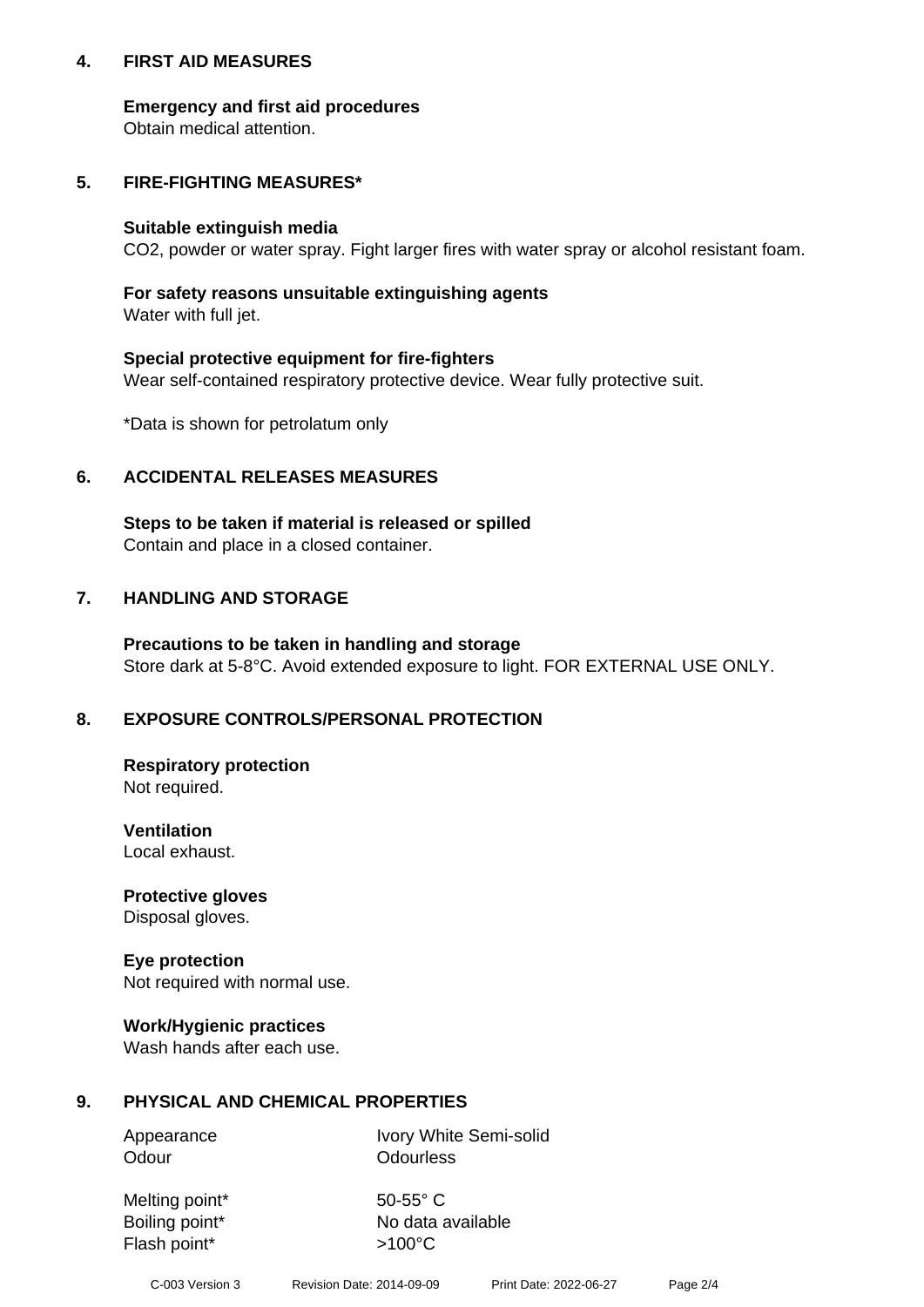Density\* No data available. Solubility in/Miscibility with Water\*

Self ignition\* Product does not self ignite. Danger of explosion\* Product does not present an explosion hazard. Insoluble

\*Data is shown for petrolatum only

# **10. STABILITY AND REACTIVITY**

#### **Incompability**

May react with strong oxidizing agents.

#### **Stability**

Stable at recommended storage conditions.

#### **Hazardous byproducts**

Combustion may generate CO, CO2 and other oxides.

**Hazardous polymerization**

Will not occur.

## **11. TOXICOLOGICAL INFORMATION**

No data available.

## **12. ECOLOGICAL INFORMATION**

No data available.

## **13. DISPOSAL CONSIDERATIONS**

#### **Waste disposal method**

Comply with federal, state/provincial and local regulation.

#### **14. TRANSPORT INFORMATION**

Not dangerous goods.

## **15. REGULATORY INFORMATION**

The classification is according to the latest editions of the EU lists, and extended by company and literature data.

#### **16. OTHER INFORMATION**

#### **Text of H-statements and R-phrases mentioned in Section 3**

| Skin irrit. 2             |                           | Skin irritation (Category 2)                                     |          |
|---------------------------|---------------------------|------------------------------------------------------------------|----------|
| Eye irrit. 2              |                           | Eye irritation (Category 2)                                      |          |
| Chron. aq. tox. 4<br>H315 |                           | Chronic aquatic toxicity (Category 4)<br>Causes skin irritation. |          |
| C-003 Version 3           | Revision Date: 2014-09-09 | Print Date: 2022-06-27                                           | Page 3/4 |